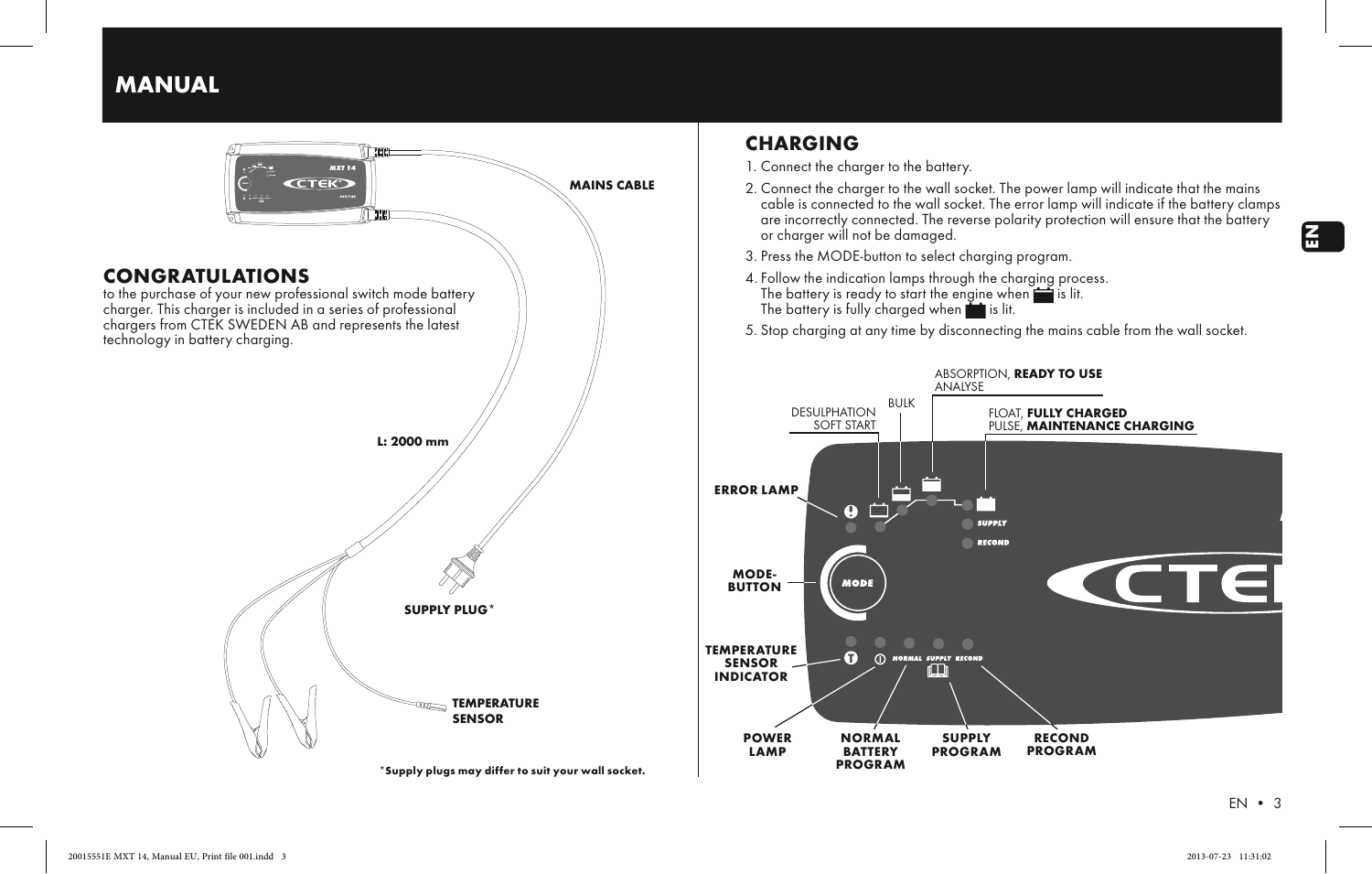# CHARGING programs

Settings are made by pressing the MODE-button. After about two seconds the charger activates the selected program. The selected program will be restarted next time the charger is connected.

## The table explains the different Charging Programs:

| Program       | <b>Battery</b><br>Size (Ah) | <b>Explanation</b>                                                                                                                                                                                                                                                                                                                                                                                                                                               | <b>Temp range</b>                                 |
|---------------|-----------------------------|------------------------------------------------------------------------------------------------------------------------------------------------------------------------------------------------------------------------------------------------------------------------------------------------------------------------------------------------------------------------------------------------------------------------------------------------------------------|---------------------------------------------------|
| <b>NORMAL</b> | 28-500Ah                    | Normal battery program<br>28.8V/14A. Use for WET batteries,<br>Ca/Ca, MF and for most GEL batteries                                                                                                                                                                                                                                                                                                                                                              | $+5^{\circ}$ C-+50 $^{\circ}$ C<br>$(41°F-122°F)$ |
| <b>RECOND</b> | 28-500Ah                    | Recond program 31.6V/1.5A<br>Use to return energy to the empty<br>WET and Ca/Ca batteries. Recond<br>your battery once per year and after<br>deep dischare to maximise lifetime and<br>capacity. The Recond program adds the<br>Recond step to the normal battery<br>program. Frequent use of the Recond<br>program may cause water loss in the<br>batteries and reduce service life of<br>electronics. Contact your vehicle and<br>battery supplier for advice. | -20°C-+50°C<br>$(-4°F-122°F)$                     |
| <b>SUPPLY</b> | 28-500Ah                    | <b>Supply program</b> 27.2V/14A<br>Use as 24V power supply or use for<br>float maintenance charging when 100%<br>capacity of the battery is required.<br>Supply program activates Float step<br>without time or voltage limitation.                                                                                                                                                                                                                              | $-20^\circ$ C $-+50^\circ$ C<br>$(-4°F-122°F)$    |



*WARNING! The spark protection on the battery charger is disabled during SUPPLY program.*



# ERROR LAMP

If the error lamp is lit, check the following:



1. Is the chargers positive lead connected to the batterys positive pole?

- 2. Is the charger connected to a 24V battery?
- 3. Has charging been interrupted in  $\Box$  or  $\blacksquare$ ?

Restart the charger by pressing the MODE-button. If charging is still being interrupted, the battery...

- *<u>d</u> ... is seriosly sulphated and may need to be replaced.*
- **1** ...can not accept charge and may need to be replaced.
- *m ...can not keep charge and may need to be replaced.*

# TEMPERATURE SENSOR



 $\bigcirc$ 

The MXT 14 is equipped with an external temperature sensor. Activated temperature sensor will be indicated by a lit temperature sensor indicator lamp. The temperature sensor will adjust the voltage to the ambient temperature. Place the temperature sensor in the positive clamp or as the close to the battery as possible.

# POWER LAMP

If the power lamp is lit with a:

### 1. STEADY LIGHT

The mains cable is connected to the wall socket.

#### 2. FLASHING LIGHT:

The charger has entered the energy save mode. This happens if the charger isn´t connected to the battery in 2 minutes.

# READY TO USE

The table shows the estimated time for empty battery to 80% charge

| <b>BATTERY SIZE (Ah)</b> | <b>TIME TO 80% CHARGED</b> |
|--------------------------|----------------------------|
| 30Ah                     | 2 <sub>h</sub>             |
| 100Ah                    | 6h                         |
| <b>200Ah</b>             | 12h                        |
| 300Ah                    | 17 <sub>h</sub>            |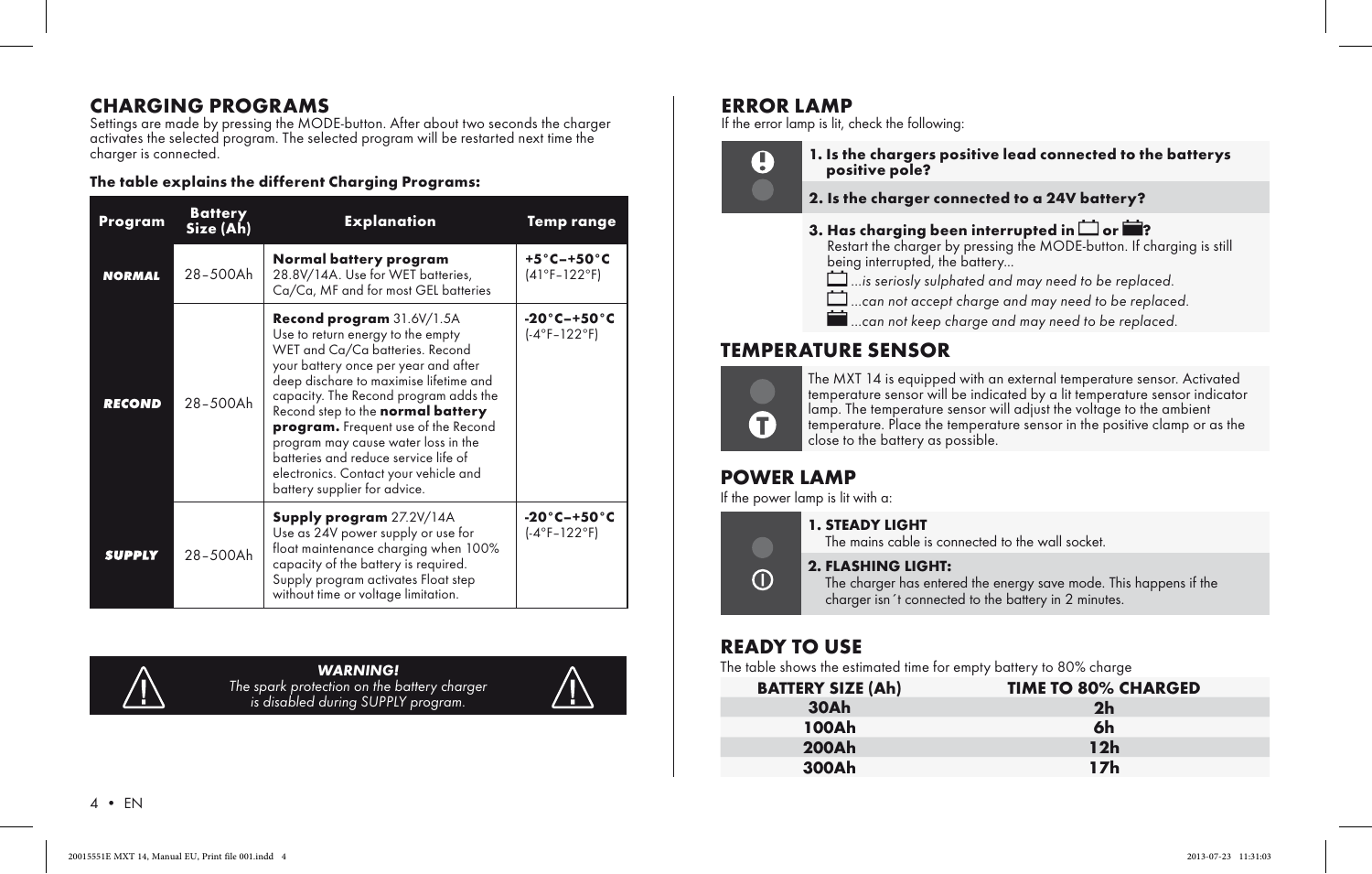# CHARGING PROGRAM



#### STEP 1 desulphation

Detects sulphated batteries. Pulsing current and voltage, removes sulphate from the lead plates of the battery restoring the battery capacity.

#### STEP 2 soft start

Tests if the battery can accept charge. This step prevents that charging proceeds with a defect battery.

#### STEP 3 bulk

Charging with maximum current until approximately 80% battery capacity.

#### STEP 4 absorption

Charging with declining current to maximize up to 100% battery capacity.

#### STEP 5 analysE

Tests if the battery can hold charge. Batteries that can not hold charge may need to be replaced.

#### STEP 6 recond

Choose the Recond program to add the Recond step to the charging process. During the Recond step voltage increases to create controlled gasing in the battery. Gasing mixes the battery acid and gives back energy to the battery.

#### STEP 7 float

Maintaining the battery voltage at maximum level by providing a constant voltage charge.

#### STEP 8 pulse

Maintaining the battery at 95–100% capacity. The charger monitors the battery voltage and gives a pulse when necessary to keep the battery fully charged.

 $EN \cdot 5$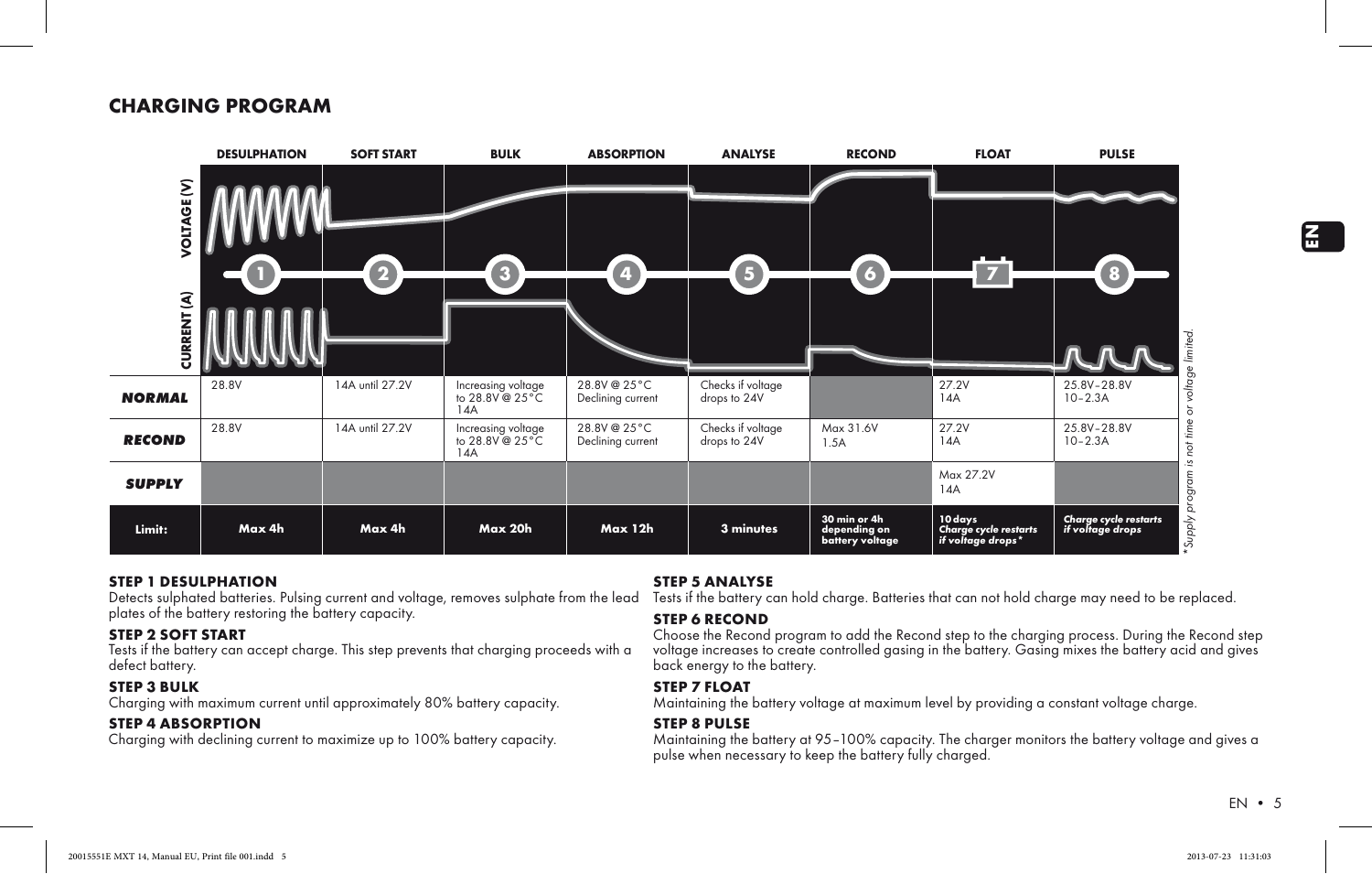*MXT 14*



### *INFO*

*If the battery clamps are incorrectly connected, the reverse polarity protection will ensure that the battery and charger are not damaged.*

#### *For batteries mounted inside a vehicle*

*1. Connect the red clamp to the battery's positive pole.*

*2. Connect the black clamp to the vehicle chassis remote from the fuel pipe and the battery.*

*3. Connect the charger to the wall socket 4. Disconnect the charger from the wall socket before disconnecting the battery 5. Disconnect the black clamp before the red clamp.*

#### *Some vehicles may have positively earthed batteries.*

*1. Connect the black clamp to the battery's negative pole.*

*2. Connect the red clamp to the vehicle chassis remote from the fuel pipe and the battery. 3. Connect the charger to the wall socket 4. Disconnect the charger from the wall* 

*socket before disconnecting the battery 5. Disconnect the red clamp before the*  + *black clamp.*

# TECHNICAL SPECIFICATIONS

| <b>Charger model</b>          | <b>MXT 14</b>                                                                                     |
|-------------------------------|---------------------------------------------------------------------------------------------------|
| Model number                  | 10.56                                                                                             |
| <b>Rated Voltage AC</b>       | 220-240VAC, 50-60Hz                                                                               |
| Charging voltage              | NORMAL 28.8V, RECOND 31.6V, SUPPLY 27.2V                                                          |
| <b>Start voltage</b>          | 2.0V                                                                                              |
| <b>Charging current</b>       | $14A$ max                                                                                         |
| <b>Current, mains</b>         | 2.9A rms (at full charging current)                                                               |
| Back current drain*           | $<$ l $Ah/m$ onth                                                                                 |
| $Ripple**$                    | <4%                                                                                               |
| <b>Ambient</b><br>temperature | $-20^{\circ}$ C to $+50^{\circ}$ C, output power is reduced<br>automatically at high temperatures |
| <b>Charger type</b>           | 8-step, fully automatic charging cycle                                                            |
| <b>Battery types</b>          | All types of 24V lead-acid batteries<br>(WET, MF, Ca/Ca, AGM and GEL)                             |
| <b>Battery capacity</b>       | 28-300Ah up to 500Ah for maintenance                                                              |
| <b>Dimensions</b>             | 235 x 130 x 65mm (L x W x H)                                                                      |
| Insulation class              | IP44                                                                                              |
| Weight                        | 1.9kg                                                                                             |

\*) Back current drain is the current that drains the battery if the charger is not connected to the mains. CTEK chargers has a very low back current.

\*\*) The quality of the charging voltage and charging current is very important. A high current ripple heats up the battery which has an aging effect on the positive electrode. High voltage ripple could harm other equipment that is connected to the battery. CTEK battery chargers produce very clean voltage and current with low ripple.

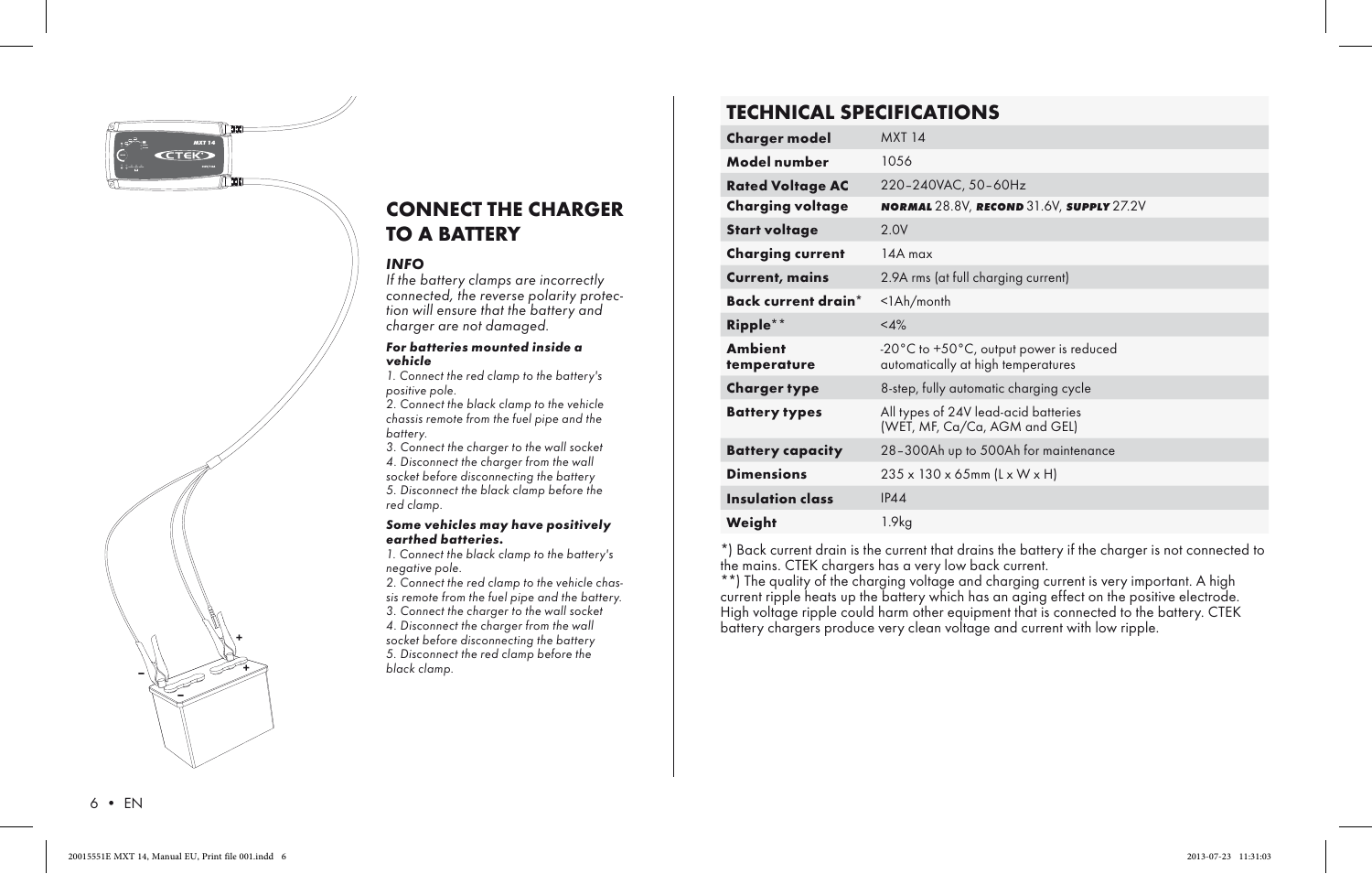# **SAFFTY**

- The charger is designed for charging 24V lead-acid batteries. Do not use the charger for any other purpose.
- Check the charger cables prior to use. Ensure that no cracks have occurred in the cables or in the bend protection. A charger with damaged cables must not be used. A damage cable must be replaced by a CTEK representative.
- Never charge a damaged battery.
- Never charge a frozen battery.
- Never place the charger on top of the battery when charaina.
- Always provide for proper ventilation during charging.
- Avoid covering the charger.
- A battery being charged could emit explosive gasses. Prevent sparks close to the battery. When batteries are reaching the end of their lifecycle internal sparks may occur.
- All batteries fail sooner or later. A battery that fails during charging is normally taken care of by the chargers advanced control, but some rare errors in the battery could still exist. Don't leave any battery during charging unattended for a longer period of time.
- Ensure that the cabling does not jam or comes into contact with hot surfaces or sharp edges.
- Battery acid is corrosive. Rinse immediately with water if acid comes into contact with skin or eyes, seek immediate medical advice.
- Always check that the charger has switched to **before leaving the charger** unattended and connected for long periods. If the charger has not switched to within 40 hours, this is an indication of an error. Manually disconnect the charger.
- Batteries consume water during use and charging. For batteries where water can be added, the water level should be checked regularly. If the water level is low add distilled water.
- This appliance is not designed for use by young children or people who cannot read or understand the manual unless they are under the supervision of a responsible person to ensure that they can use the battery charger safely. Store and use the battery charger out of the reach of children, and ensure that children cannot play with the charger.
- **Connection to** the mains supply must be in accordance with the national regulations for electrical installations.

# LIMITED WARRANTY

CTEK SWEDEN AB, issues this limited warranty to the original purchaser of this product. This limited warranty is not transferable. The warranty applies to manufacturing faults and material defects for 2 years from the date of purchase. The customer must return the product together with the receipt of purchase to the point of purchase. This warranty is void if the battery charger has been opened, handled carelessly or repaired by anyone other than CTEK SWEDEN AB or its authorised representatives. One of the screw holes in the bottom of the charger is sealed. Removing or damaging the seal will void the warranty. CTEK SWEDEN AB makes no warranty other than this limited warranty and is not liable for any costs other than those mentioned above, i.e. no consequential damages. Moreover, CTEK SWEDEN AB is not obligated to any warranty other than this warranty.

**SUPPORT**<br>CTEK offers a professional custom support: www.ctek.com. For latest revised user manual see www.ctek.com. By e-mail: **info@ctek.se**, by telephone: +46(0) 225 351 80, by fax +46(0) 225 351 95. By mail: CTEK SWEDEN AB, Rostugnsvägen 3, SE-776 70 VIKMANSHYTTAN, **SWEDEN** 

VIKMANSHYTTAN, SWEDEN 2011-09-01

 $16 + 15 - 5$ 

Bengt Hagander, President CTEK SWEDEN AB